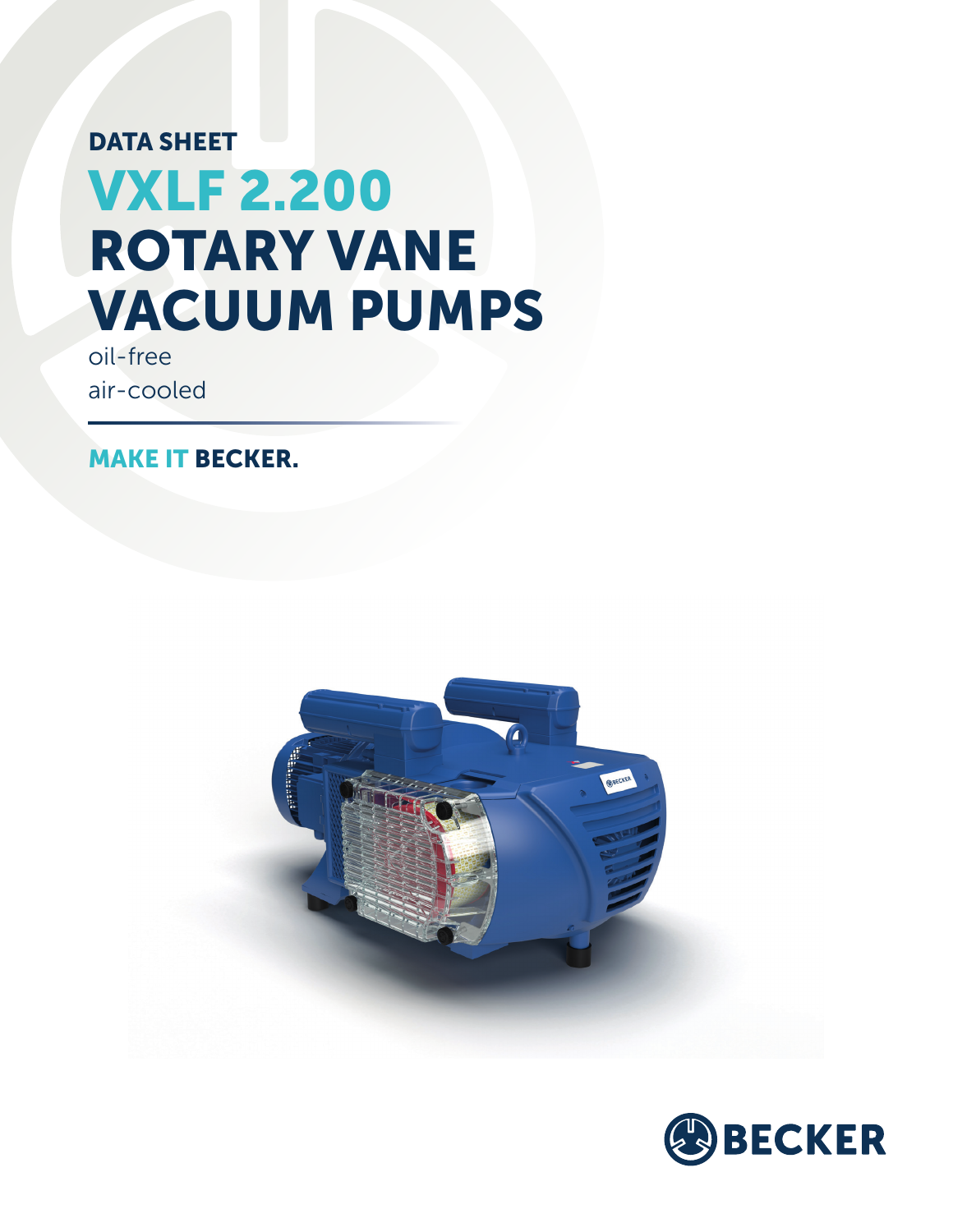





- 1 Vacuum connection (G2½)
- 2 Vacuum relief valve with silencer
- 3 Blow-off valve with silencer
- **▪** Including integrated suction air filter
- **•** The motor illustration may vary.
- **▪** Dimensions in inch

|            | Suction air rate | <b>Vacuum</b> |       | <b>Emission sound</b><br>pressure level <sup>1)</sup> | Weight<br>without motor |     |
|------------|------------------|---------------|-------|-------------------------------------------------------|-------------------------|-----|
| <b>CFM</b> |                  | in. HgV       |       | dB(A)                                                 | lbs                     |     |
| 50 Hz      | 60 Hz            | 50 Hz         | 60 Hz | 50 Hz                                                 | 60 Hz                   |     |
| 105        | 128              | 23.6          | 23.6  | 75                                                    |                         | 333 |

<sup>1)</sup> According to DIN EN ISO 3744 (KpA = 3 dB(A)), 39.4 inch distance, at medium load, both connection sides piped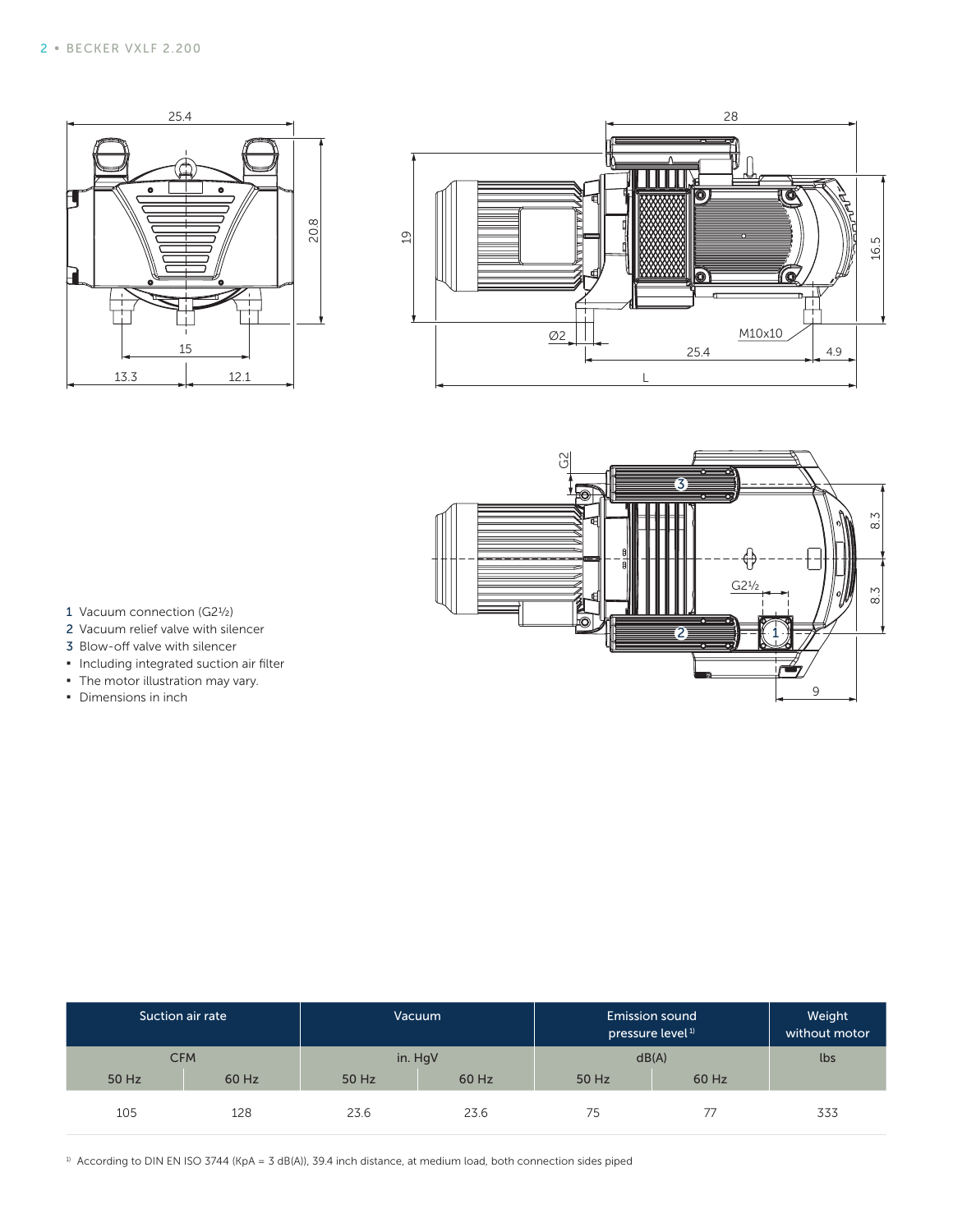| $3~M$ Motors   |       |               |     |                |     |                   |       |                           |                                                              | $\mathbf{L}$                                                 |        |                  |
|----------------|-------|---------------|-----|----------------|-----|-------------------|-------|---------------------------|--------------------------------------------------------------|--------------------------------------------------------------|--------|------------------|
| #              | 50 Hz |               |     |                |     |                   | 60 Hz |                           |                                                              | Version                                                      | Weight |                  |
|                | hp    | V             | rpm | $\overline{A}$ | hp  | V                 |       | rpm                       | $\overline{A}$                                               |                                                              | lbs    | inch             |
| 01<br>5.4      |       | Δ230/Y400 IE3 | 735 | 19.6/11.0      | 6.4 | Δ265/Y460         | IE3   | 882                       | 19.6/11.3                                                    | IP55 • ISO F • bimetal                                       | 235.9  | 46.3             |
|                |       |               |     |                |     | ∆230/Y400         |       | 875                       | 20.4/11.8                                                    |                                                              |        |                  |
| 0 <sup>2</sup> |       |               |     |                | 6.4 | YY230/Y460        | IE3   | 883                       | 22.4/11.2                                                    | UL(E235514) • CSA<br><b>CC329B</b><br>IP55 • ISO F • bimetal | 251.4  | 46.3             |
|                |       |               |     |                |     | <b>YY208</b>      |       | 879                       | 22.7                                                         |                                                              |        |                  |
| 03             | 5.4   | Δ200/Y350 IE3 | 730 | 22.0/12.7      | 6.4 | A220/Y380-400 IE3 |       | 876<br>$23.0/13.3 - 12.5$ | UL(E235514) • CSA<br><b>CC329B</b><br>IP55 • ISO F • bimetal | 233.7                                                        | 46.3   |                  |
|                |       |               |     |                |     | Δ200/Y350         |       |                           |                                                              |                                                              |        | 23.0/13.3<br>871 |
| 04             |       |               |     |                | 6.4 | Δ400/Y690         | IE3   | 883                       | 13.0/7.5                                                     | UL(E235514) • CSA<br><b>CC329B</b><br>IP55 • ISO F • bimetal | 251.4  | 46.3             |

**▪** Current consumption and rotation speed may vary. Tolerance in each case -1.5/+2%

## SERIES X: BECKER INNOVATION WITH TOP WARRANTY

Equipped with specially developed vanes, these oil-free rotary vane pumps distinguish themselves by high abrasion resistance, and with that extremely long service lives. Due to the low wear there is also minimal dust, so the series X pumps are perfectly suited for precision processes under clean room conditions.

This innovation branded by Becker is outstanding not only because of its 100 percent oil-free operation, excellent degree of efficiency and low power consumption.

In the area of sensitive vacuum, series X also guarantees precise low-pulsation air conduction.

Becker guarantees for these pumps a vane life-time of 20,000 operating hours or a maximum of 3 years. The enhanced longevity of X series pumps also extends service life intervals, and can cut out the need for frequent service visits with costly pump failures now no longer an issue.



## ADVANTAGES

- Quick, clean and quiet
- Oil-free
- 
- Energy saving
- Long-life reliability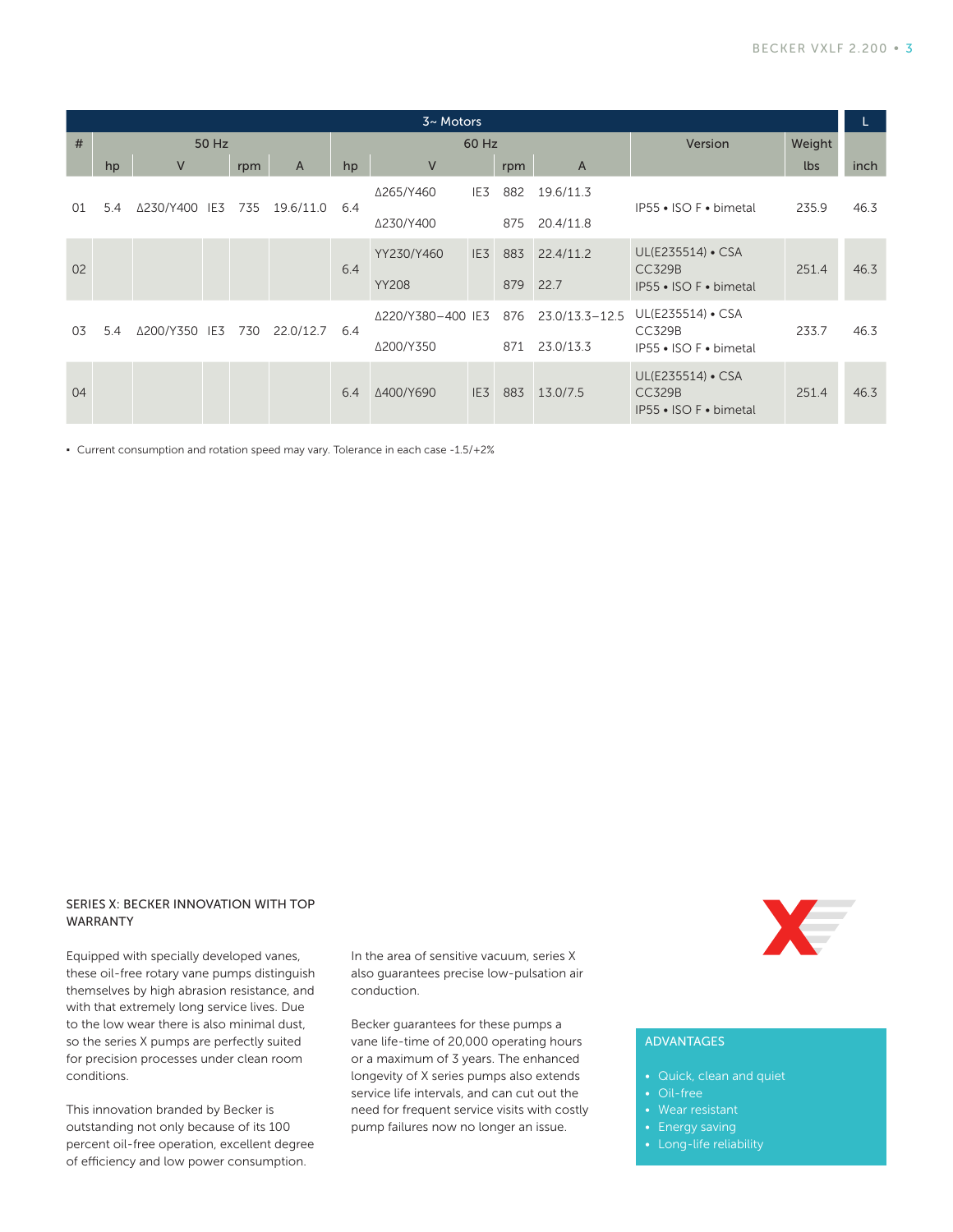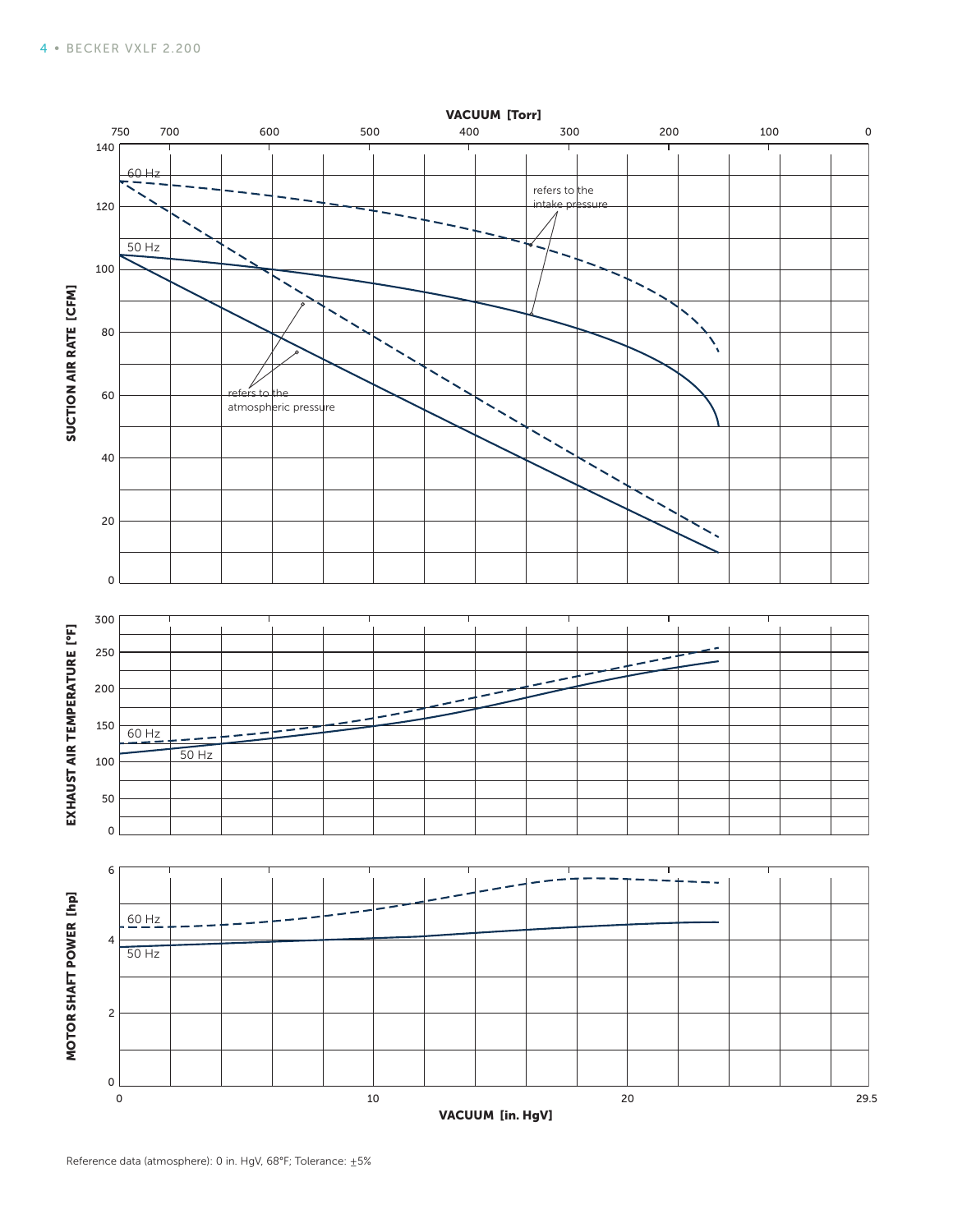

- **▪** Integrated non return valve
- **•** External suction filter<sup>1)</sup>
- **•** Sound proof box SH 10<sup>1)</sup>



Example for an external suction filter Sound proof box SH 10



- <sup>1)</sup> See separate data sheet
- **▪** Possible combinations on request